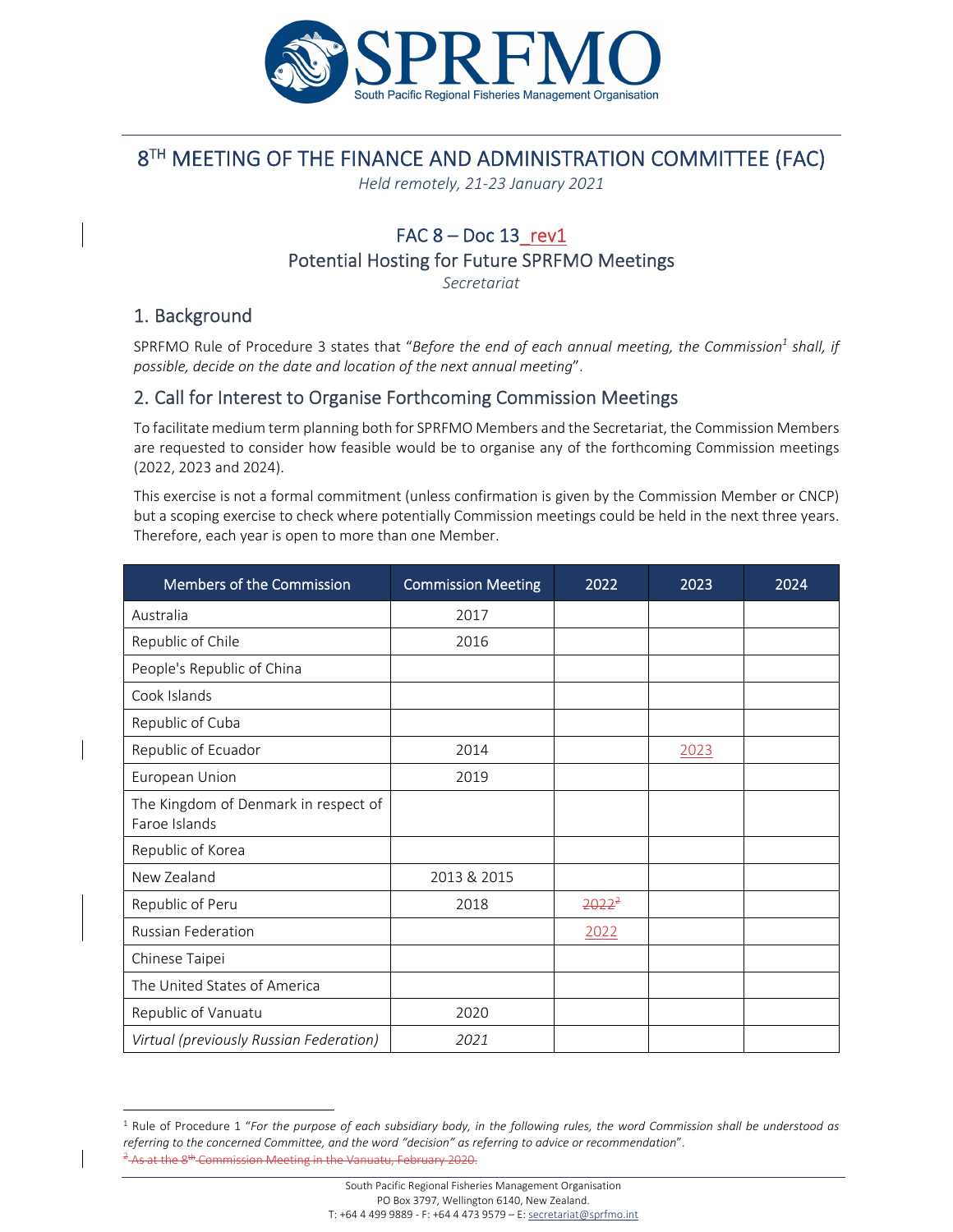

 $\overline{\phantom{a}}$ 

# 3. Call for Interest to Organise Forthcoming Scientific Committee (SC) Meetings

To facilitate medium term planning both for SPRFMO Members and the Secretariat, the Commission Members are requested to consider how feasible would be for them to host any of the forthcoming Scientific Committee meetings (2021, 2022 and 2023).

This exercise is not a formal commitment (unless confirmation is given by the Commission Member) but a scoping exercise to check where potentially SC meetings could be organised in the next three years. Therefore, each year is open to more than one Member.

| MEMBERS OF THE COMMISSION                             | <b>SC Meeting</b> | 2021     | 2022 | 2023 |
|-------------------------------------------------------|-------------------|----------|------|------|
| Australia                                             |                   |          |      |      |
| Republic of Chile                                     | 2018              |          |      |      |
| People's Republic of China                            | 2017              |          |      |      |
| Cook Islands                                          |                   |          |      |      |
| Republic of Cuba                                      | 2019              |          |      |      |
| Republic of Ecuador                                   |                   |          |      |      |
| European Union                                        | 2016              |          |      |      |
| The Kingdom of Denmark in respect<br>of Faroe Islands |                   |          |      |      |
| Republic of Korea                                     |                   |          | 2022 |      |
| New Zealand                                           | 2020<br>(Virtual) |          |      |      |
| Republic of Peru                                      |                   |          |      |      |
| <b>Russian Federation</b>                             |                   |          |      |      |
| Chinese Taipei                                        |                   |          |      |      |
| The United States of America                          | 2013&<br>2014     |          |      |      |
| Republic of Vanuatu                                   | 2015              |          |      |      |
| Curaçao                                               |                   |          |      |      |
| Liberia                                               |                   |          |      |      |
| Panama                                                |                   | $2021^3$ |      |      |

<sup>&</sup>lt;sup>3</sup> Panama has re-confirmed its offer to host the SC9 meeting in Letter G166-2020